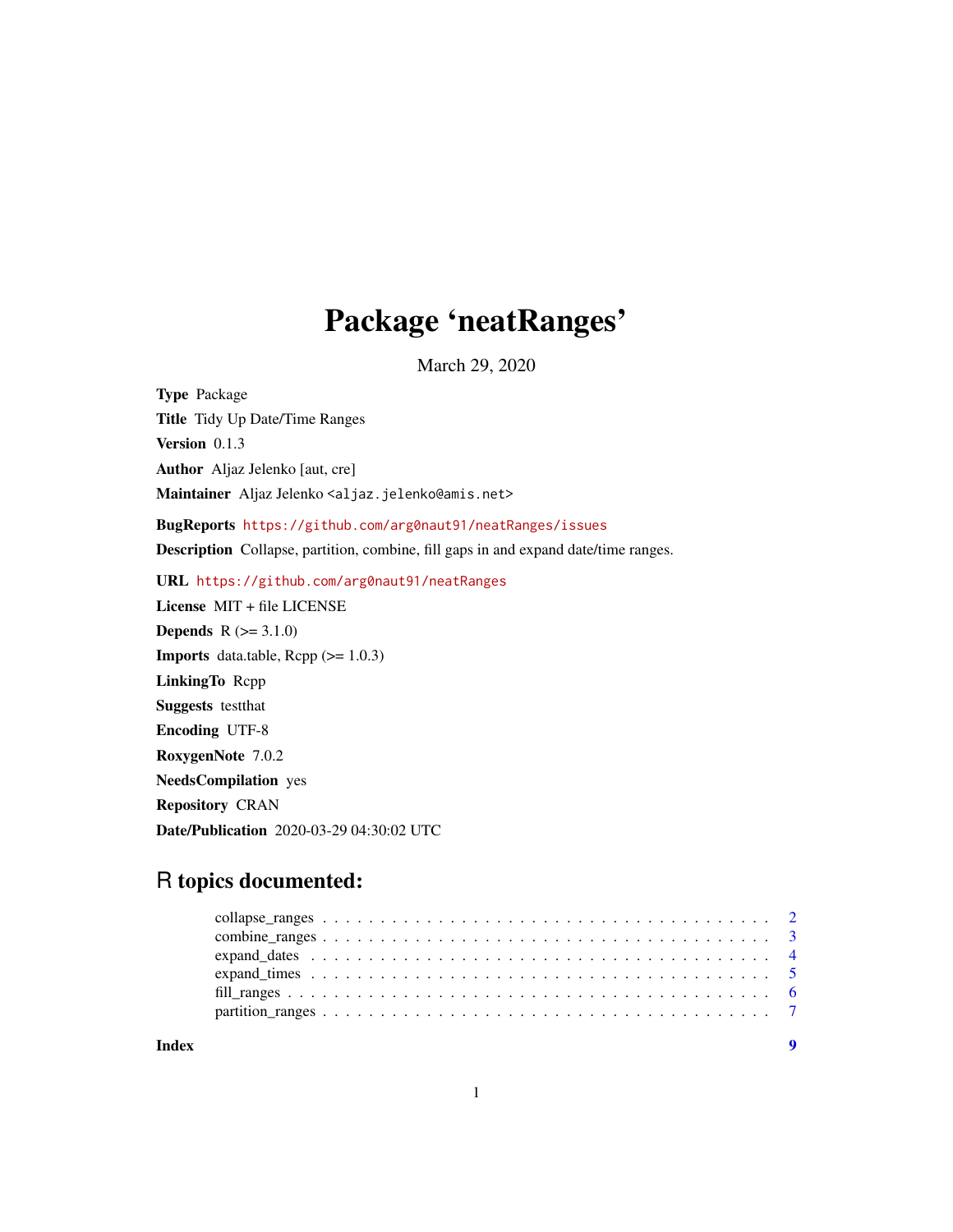<span id="page-1-0"></span>

#### Description

The date/time ranges where the gap between two records is equal to or less than max\_gap parameter are collapsed into one record.

#### Usage

```
collapse_ranges(
  df,
  groups = NULL,
  start_var = NULL,
  end_var = NULL,
  startAttr = NULL,
  endAttr = NULL,dimension = "date",
 max\_gap = 0L,
  fmt = "%Y-%m-%d",
  tz = "UTC",origin = "1970-01-01"
\lambda
```
#### Arguments

| df                 | Your data frame                                                                                                                 |
|--------------------|---------------------------------------------------------------------------------------------------------------------------------|
| groups             | Grouping variables                                                                                                              |
| start_var          | Start of the range                                                                                                              |
| end_var            | End of the range                                                                                                                |
| startAttr          | Attributes linked to start of the range which should be kept (converted to char-<br>acter type by default)                      |
| endAttr            | Attributes linked to end of the range which should be kept (converted to charac-<br>ter type by default)                        |
| dimension          | Indicate whether your range includes only dates ('date') or also timestamp ('times-<br>tamp'). Defaults to 'date'               |
| $max_{\text{gap}}$ | Gap between date or timestamp ranges, e.g. for 0, default, it will put together<br>all records where there is no gap in-between |
| fmt                | The format of your date or timestamp field, defaults to YMD                                                                     |
| tz                 | Time zone, defaults to UTC                                                                                                      |
| origin             | Origin for timestamp conversion, defaults to 1970-01-01                                                                         |

#### Value

Returns a data frame (if initial input data.table, then data.table) with collapsed records.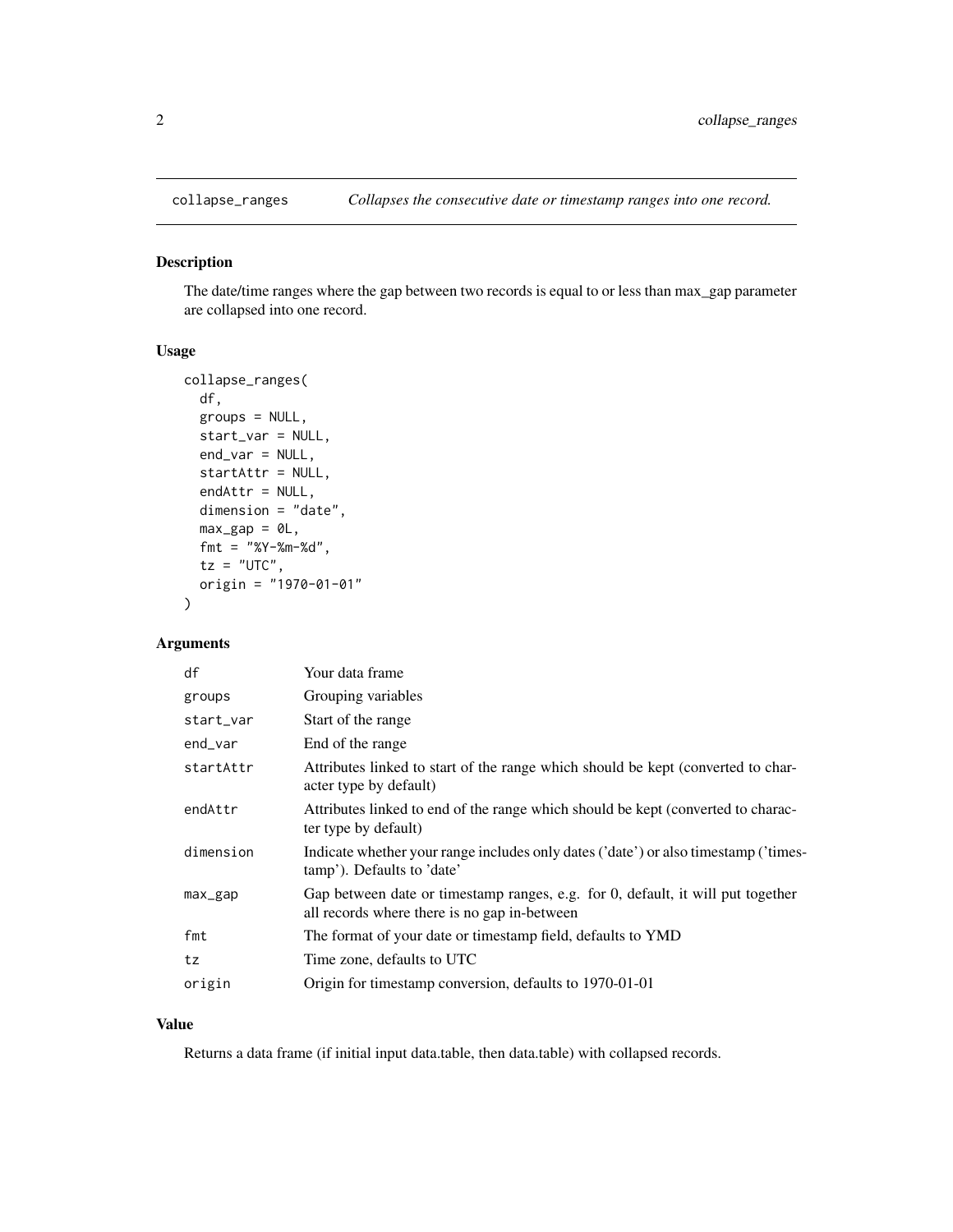<span id="page-2-0"></span>combine\_ranges 3

#### Examples

```
df_collapse <- data.frame(
id = c(rep("1111", 3), rep("2222", 3)),rating = c("A+", "AA", "AA", rep("B-", 3)),
start_date = c("2014-01-01", "2015-01-01", "2016-01-01",
              "2017-01-01", "2018-01-01", "2019-01-01"),
end_date = c("2014-12-31", "2015-12-31", "2016-03-01",
            "2017-01-31", "2018-12-31", "2020-02-01")
            )
collapse_ranges(df_collapse, c("id", "rating"), "start_date", "end_date")
```
combine\_ranges *Combines ranges from different tables into a single table.*

#### Description

Combines ranges from different tables into a single table.

#### Usage

```
combine_ranges(
  dfs,
  groups = NULL,
  start_var = NULL,
  end\_var = NULL,startAttr = NULL,
  endAttr = NULL,
 dimension = "date",
 max\_gap = 0L,
 fmt = "%Y-%m-%d",
  tz = "UTC",origin = "1970-01-01"
\lambda
```
#### Arguments

| dfs       | A list of your data frames, e.g. list(df1, df2)                                                            |
|-----------|------------------------------------------------------------------------------------------------------------|
| groups    | Grouping variables                                                                                         |
| start_var | Start of the range                                                                                         |
| end_var   | End of the range                                                                                           |
| startAttr | Attributes linked to start of the range which should be kept (converted to char-<br>acter type by default) |
| endAttr   | Attributes linked to end of the range which should be kept (converted to charac-<br>ter type by default)   |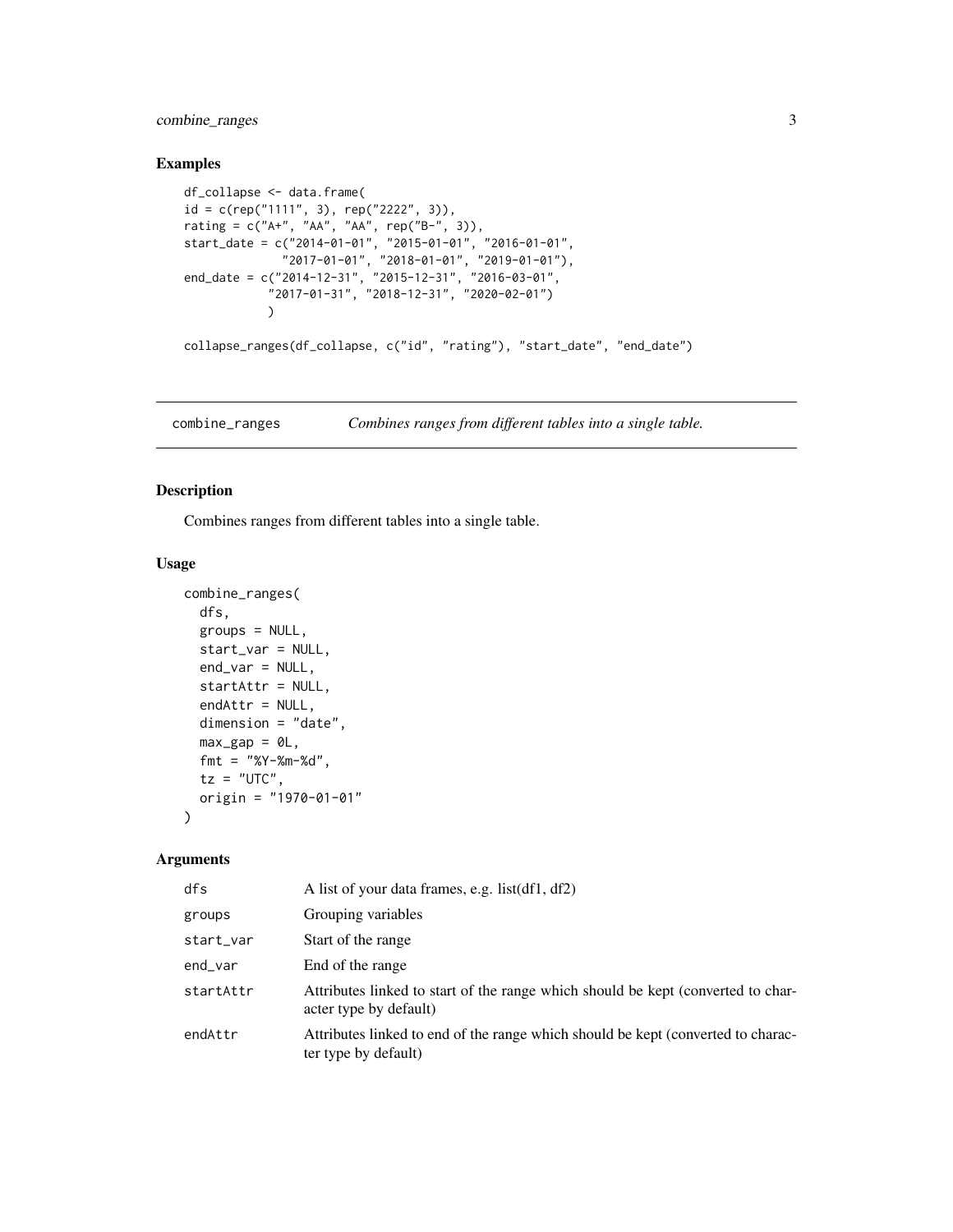<span id="page-3-0"></span>

| dimension | Indicate whether your range includes only dates ('date') or also timestamp ('times-<br>tamp'). Defaults to 'date'               |
|-----------|---------------------------------------------------------------------------------------------------------------------------------|
| max_gap   | Gap between date or timestamp ranges, e.g. for 0, default, it will put together<br>all records where there is no gap in-between |
| fmt       | The format of your date or timestamp field, defaults to YMD                                                                     |
| tz        | Time zone, defaults to UTC                                                                                                      |
| origin    | Origin for timestamp conversion, defaults to 1970-01-01                                                                         |

#### Value

Returns a data frame (if first table passed is data.table, then data.table) with combined ranges.

#### Examples

```
df1 <- data.frame(
  start = c("2010-01-01", "2012-06-01", "2014-10-15"),end = c("2010-08-05", "2013-03-03", "2015-01-01"),group = c("a", "a", "b"),infoScores = c(0, 3, 2)\mathcal{L}df2 <- data.frame(
  end = c("2012-04-05", "2014-06-09", "2009-02-01"),group = c("b", "a", "b"),start = c("2009-01-15", "2012-07-08", "2008-01-01"),
  score = c(8, 2, 3))
combine_ranges(dfs = list(df1, df2), groups = "group",
start_var = "start", end_var = "end")
```
expand\_dates *Expand date ranges.*

#### Description

Expand date ranges.

```
expand_dates(
  df,
  start_var,
  end_var,
 name = "Expanded",
  fmt = "XY - Xm - Xd",
 vars_to_keep = NULL,
  unit = "day")
```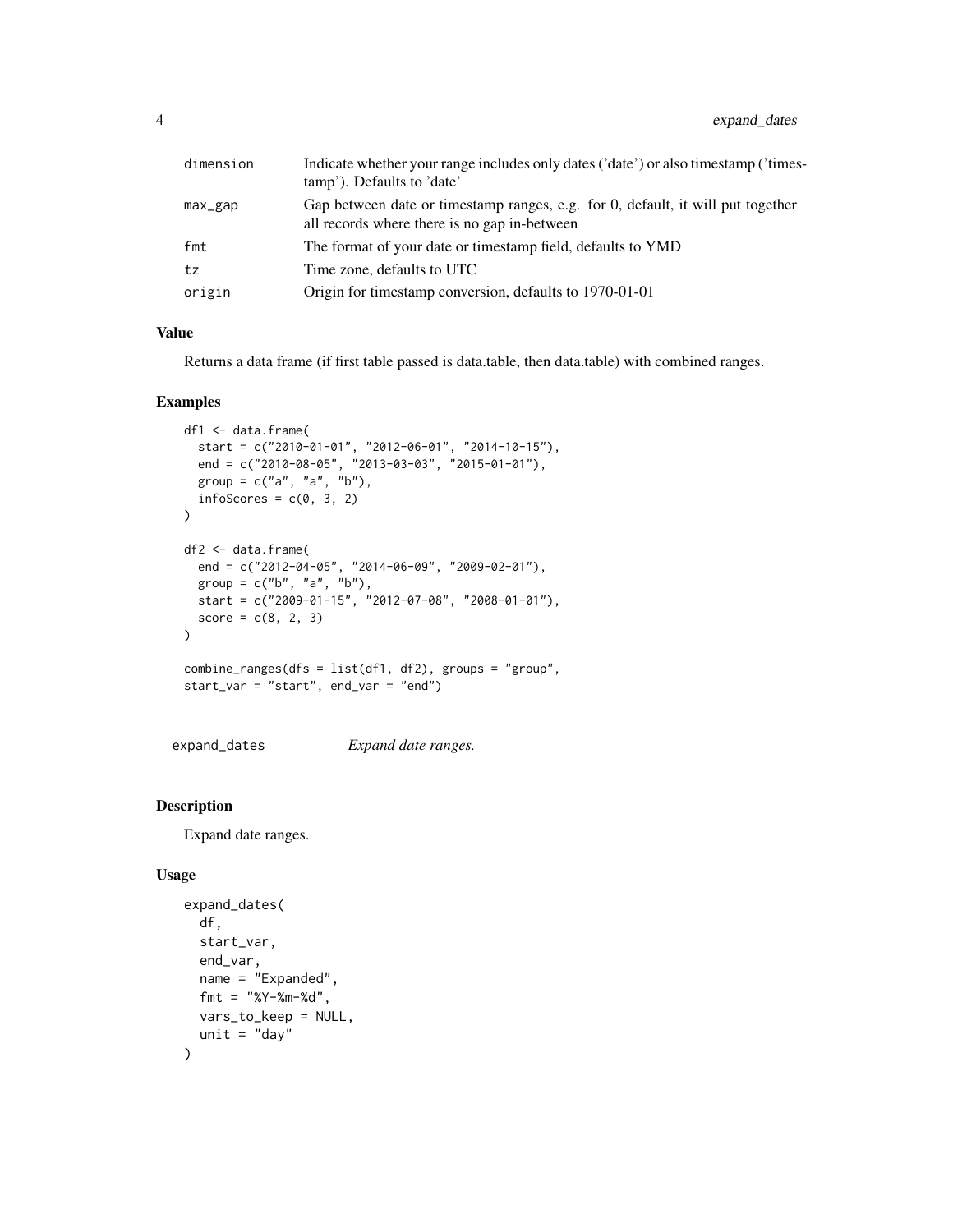#### <span id="page-4-0"></span>expand\_times 5

#### Arguments

| df           | Data frame (can also be a data table or a tibble)            |
|--------------|--------------------------------------------------------------|
| start_var    | <b>Start Date column</b>                                     |
| end_var      | End Date column                                              |
| name         | The name of newly created column. Defaults to 'Expanded'     |
| fmt          | The format of date columns, defaults to Y-M-D                |
| vars_to_keep | Which columns you would like to keep                         |
| unit         | By which unit of time you want to expand; the default is day |

#### Value

Returns a full data frame with expanded sequences in a column, e.g. by day or month.

#### Examples

```
df <- data.frame(
id = c("1111", "2222", "3333"),gender = c("M", "F", "F"),start = c("2018-01-01", "2019-01-01", "2020-01-01"),
end = c("2018-01-05", "2019-01-07", "2020-01-08")
)
expand_dates(df, start_var = "start", end_var = "end",
vars_to_keep = c("id", "gender"), unit = "day")
```
expand\_times *Expand timestamp ranges.*

#### Description

Expand timestamp ranges.

```
expand_times(
  df,
  start_var,
 end_var,
 name = "Expanded",
 fmt = "%Y-%m-%d %H:%M:%OS",
 vars_to_keep = NULL,
 unit = "hour",tz = "UTC"\mathcal{E}
```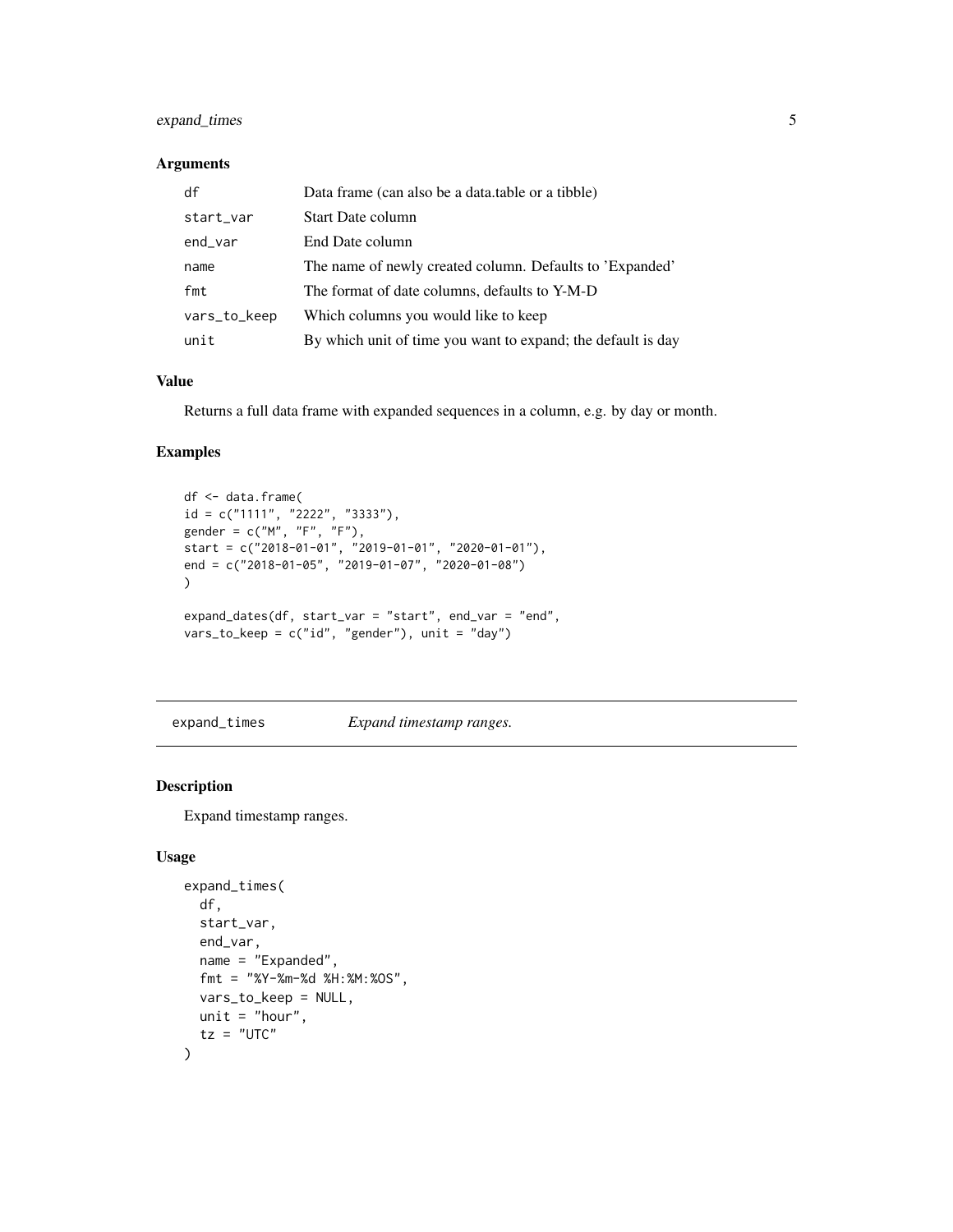#### <span id="page-5-0"></span>Arguments

| df           | Data frame (can also be a data table or a tibble)            |
|--------------|--------------------------------------------------------------|
| start_var    | Start time column                                            |
| end_var      | End time column                                              |
| name         | The name of newly created column. Defaults to 'Expanded'     |
| fmt          | The format of date columns, defaults to Y-M-D H:M:OS         |
| vars_to_keep | Which columns you would like to keep                         |
| unit         | By which unit of time you want to expand; the default is day |
| tz           | Desired time zone - defaults to UTC                          |

#### Value

Returns a full data frame with expanded sequences in a column, e.g. by day or month.

#### Examples

```
df <- data.frame(
id = c("1111", "2222", "3333"),
gender = c("M", "F", "F"),start = c("2018-01-01 15:00:00", "2019-01-01 14:00:00", "2020-01-01 19:00:00"),end = c("2018-01-01 18:30:00", "2019-01-01 17:30:00", "2020-01-02 02:00:00")
\lambdaexpand_times(df, start_var = "start", end_var = "end",
vars_to_keep = c("id", "gender"), unit = "hour")
```
fill\_ranges *Fill the gaps between ranges.*

#### Description

Fill the gaps between ranges.

```
fill_ranges(
  df,
  groups = NULL,
  start_var = NULL,
 end_var = NULL,
  fill = NULL,dimension = "date",
  fmt = "XY - Xm - Xd",tz = "UTC",origin = "1970-01-01"
)
```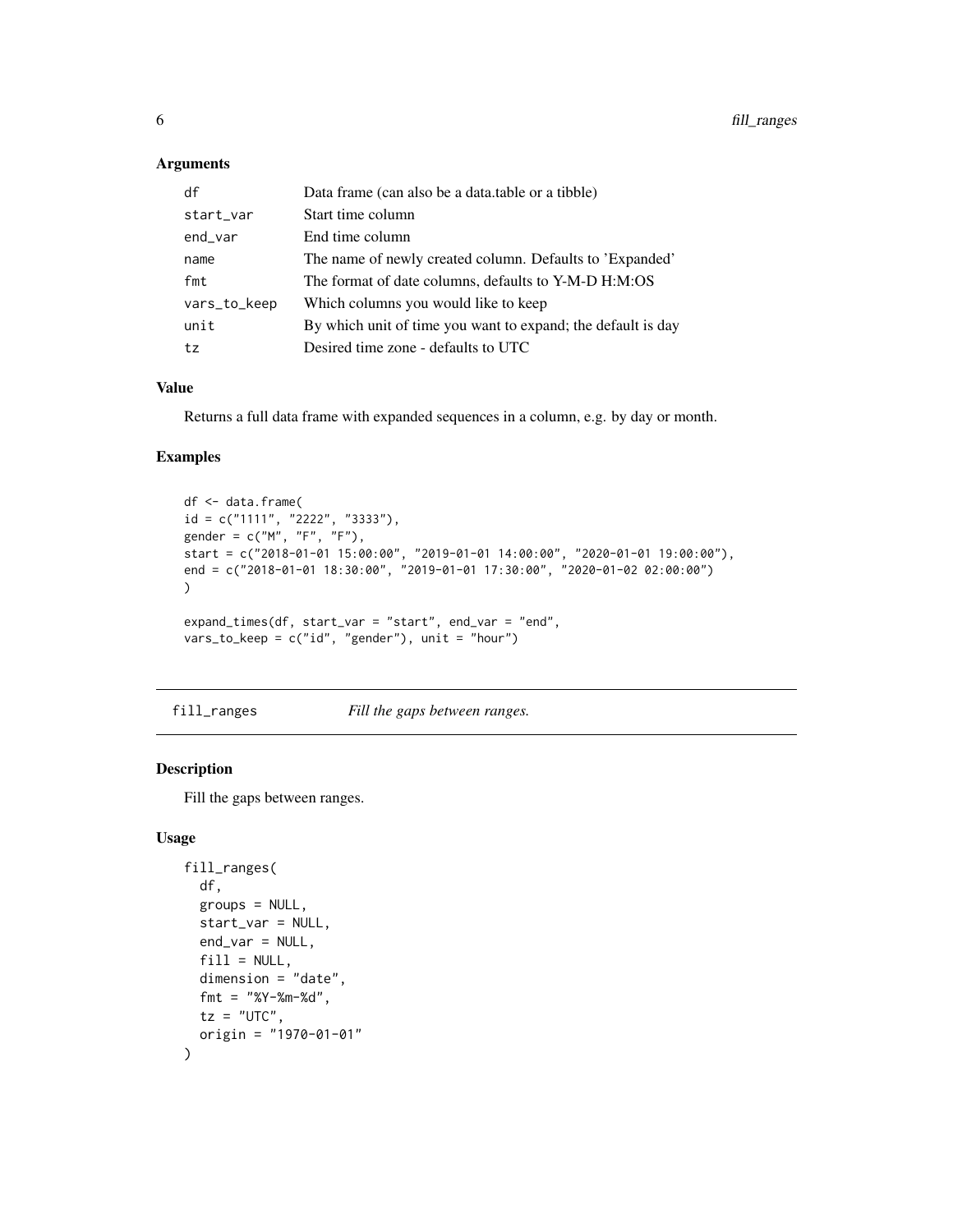#### <span id="page-6-0"></span>partition\_ranges 7

#### Arguments

| df        | Your data frame                                                                                                      |
|-----------|----------------------------------------------------------------------------------------------------------------------|
| groups    | Grouping variables                                                                                                   |
| start_var | Start of the range                                                                                                   |
| end_var   | End of the range                                                                                                     |
| fill      | Fill the missing values for values coresponding to missing ranges, e.g. 'col-<br>$name1 = 0$ , $colname2 = Missing'$ |
| dimension | Indicate whether your range includes only dates ('date') or also timestamp ('times-<br>tamp'). Defaults to 'date'    |
| fmt       | The format of your date or timestamp field, defaults to YMD                                                          |
| tz        | Time zone, defaults to UTC                                                                                           |
| origin    | Origin for timestamp conversion, defaults to 1970-01-01                                                              |

#### Value

Returns ordered data frame (if initial input data.table, then data.table) with added missing ranges.

#### Examples

```
df <- data.frame(
group = c("a", "a", "b", "b", "b"),
start = c("2007-01-01", "2010-06-02", "2009-04-05", "2012-08-01", "2019-03-19"),
end = c("2008-02-05", "2013-04-05", "2009-06-03", "2013-02-17", "2021-04-21"),
cost = c(143, 144, 105, 153, 124)
)
fill_ranges(df, start_var = "start", end_var = "end", groups = "group")
```
partition\_ranges *Split ranges into multiple records*

#### Description

Split ranges into multiple records

```
partition_ranges(
  df,
  start_var,
  end_var,
  fmt = "%Y-%m-%d",vars_to_keep = NULL,
  partition_by = "year"
\mathcal{E}
```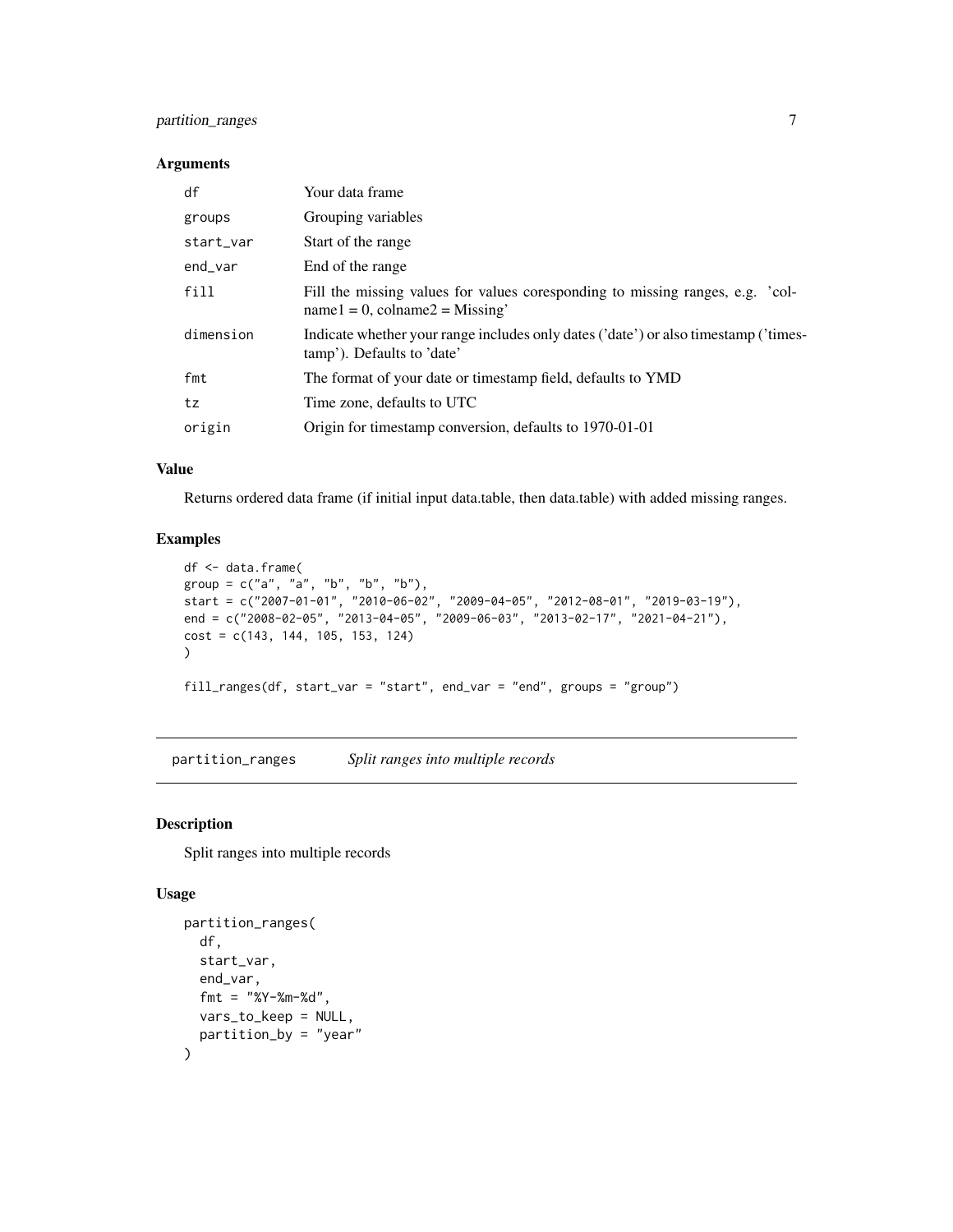#### Arguments

| df           | Your data frame (can also be a data.table or a tibble)                      |
|--------------|-----------------------------------------------------------------------------|
| start_var    | Start variable                                                              |
| end_var      | End variable                                                                |
| fmt          | Format of the date; defaults to Y-m-d                                       |
| vars_to_keep | Any column you'd like to retain (optional)                                  |
| partition_by | How should the range be partitioned ('year' or 'month'); defaults to 'year' |

#### Value

Returns a data frame with start, end and optional grouping columns

#### Examples

```
df \le data.frame(group = c("a", "a", "b", "b", "c"),
start = c("2017-05-01", "2019-04-03", "2011-03-03", "2014-05-07", "2017-02-01"),
end = c("2018-09-01", "2020-04-03", "2012-05-03", "2016-04-02", "2017-04-05")
\lambdapartition_ranges(df, "start", "end", partition_by = "month")
```